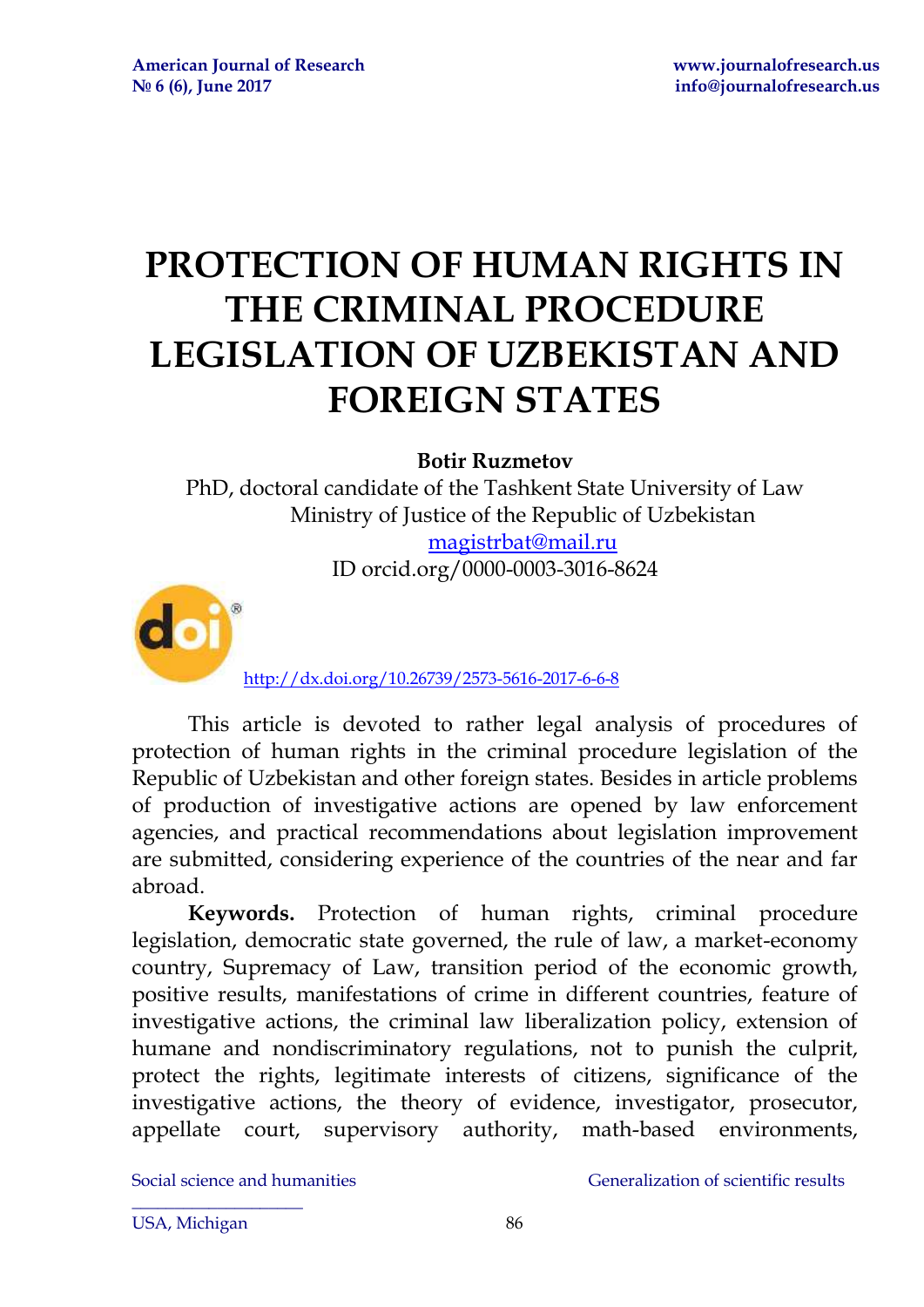computer-aided technologies, legal culture level of people, mechanism of evidence, realization of the legal and institutional framework, liberalization reform, code of criminal procedure, analysis of juridical legislation of foreign countries, Criminal Procedure Code (CPC) of Switzerland, Austria, France, Italy, Germany, Russian Federation, Kazakhstan and the Republic of Uzbekistan

After gaining independence the Republic of Uzbekistan entered upon the path of formation of a democratic state governed by the rule of law and a market-economy country. To achieve these goals I.A. Karimov, the first President of the Uzbekistan Republic worked out the five guidelines for the development of the republic, one of them was designated as "Supremacy of Law", which shows respectful attitude of Uzbekistan people to the law, justice and law and order.<sup>1</sup>

It is performed in practice that the transition period of the economic growth is characterized by positive results along with manifestations of crime in different countries as well as in our republic. Crime varies not only in quantity but also in quality using more and more sophisticated techniques of commission and cover-up of the socially dangerous acts.

 $\overline{\phantom{a}}$  , we are the contract of the contract of the contract of the contract of the contract of the contract of the contract of the contract of the contract of the contract of the contract of the contract of the cont

#### Social science and humanities Generalization of scientific results

**.** 

<sup>1</sup> «Conception of priority directions of reform realization in the sphere of reformation and further liberalization of judicial and law system», adopted as appendix №3 to the ruling of the President of the Republic of Uzbekistan dated from March 10, 2005 № RP-24 on "The program of goals and tasks realization of the democratization, society renewal, reformation and state modernization" // "Fuqarolik jamiyati" - T., "Maxsus son" - p.13-15. The following directly relates to the judicial and law reform: The program of further development of the judicial reform in the Republic of Uzbekistan // "Imenem zakona". Bulletin of the Supreme Court of the Republic of Uzbekistan. 1996. №3-4. – p.92-93; Ordinance of the Oliy Majlis of the Republic of Uzbekistan "of national program on improvement of social legal culture" dated from August 29, 1997 // Vedomosty of the Oliy Majlis of the Republic of Uzbekistan, 1997., №9. – p.227; the decree of the President of the Republic of Uzbekistan dated October 14, 2000. "on the improvement of judicial system of the Republic of Uzbekistan" // "Imenem zakona", 2000, №4 – p.1; "Conception of further development of the judicial and legal reform" dated from November 8, 2002., passed at the session of the Commissions of the Oliy Majlis on the issues of further development of the democratic transformations and formation of the civil society bases in Uzbekistan; Decree of the President of the Republic of Uzbekistan "on abolition of capital punishment in the Republic of Uzbekistan" dated from August 1, 2005. №DP-3641 // Collection of Laws of the Republic of Uzbekistan. – 2005. №30-31. – p.223; Decree of the President of the Republic of Uzbekistan "on delegation of rights of giving sanction for taking into custody to the courts" dated from August 8, 2005. №DP-3644 // Collection of Laws of the Republic of Uzbekistan. – 2005. №32-33. – p.242; Instruction of the President of the Republic of Uzbekistan «on follow-up actions of legislative and normative legal acts development subject to approval in connection with the abolition of capital punishment in the Republic of Uzbekistan» dated June 29, 2006. №I-2529 // "Vedomosty Palat Oliy Majlisa" of the Republic of Uzbekistan. 2006. №6(1362). – P.355; Ordinance of the session of the Supreme Court of the Republic of Uzbekistan №12 dated September 24, 2004. «Some issues of applying norms of criminal-procedural law on admissibility of evidence» // Bulletin of the session of the Supreme Court of the Republic of Uzbekistan, 2004, №3. – P.22-24. at alias.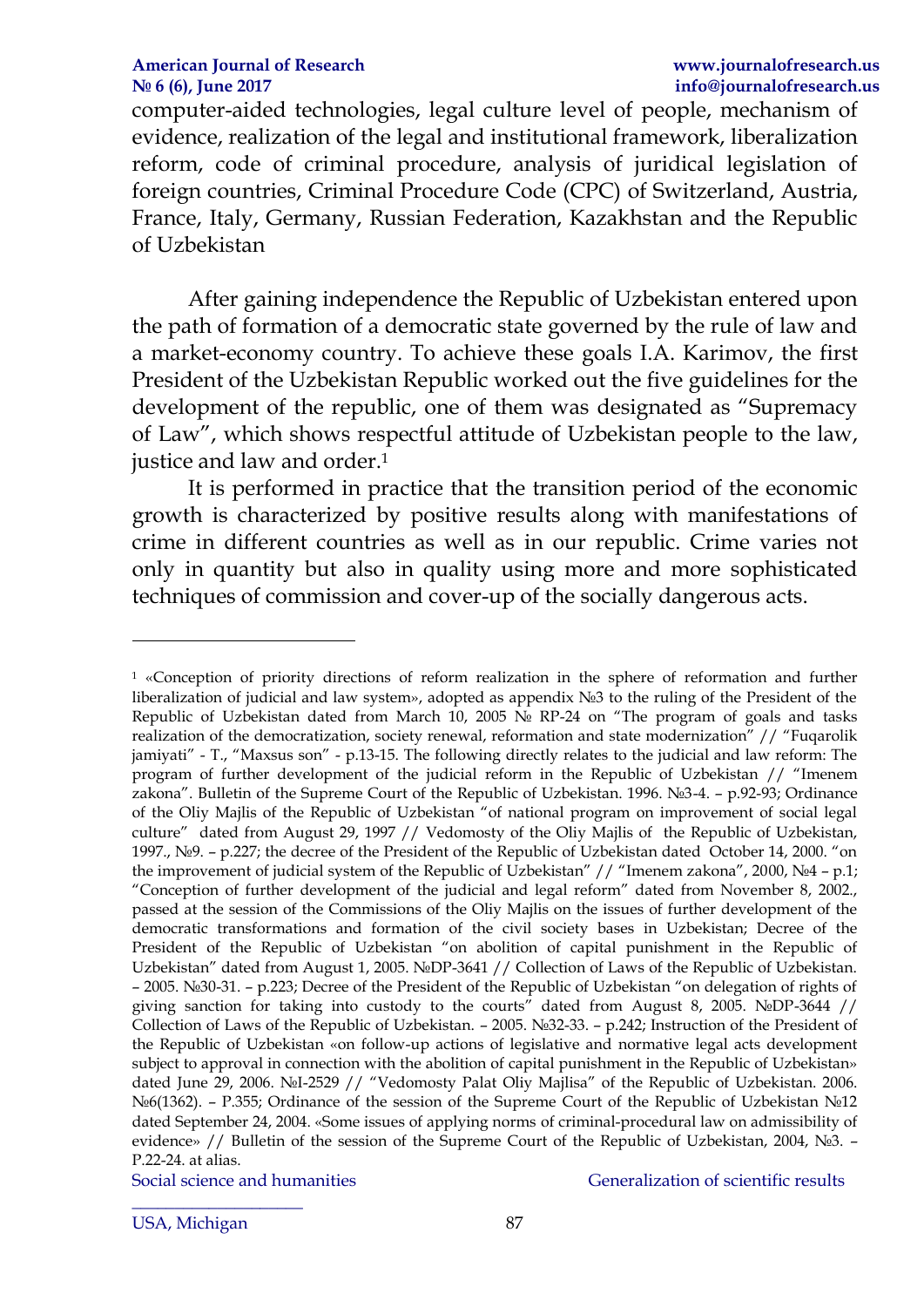Nowadays a new situation arose in which traditional extensive feature of investigative actions tactics improvement as techniques of deriving probative bases fall short of existing situation and there is a need for sudden change in its development by working out new tactical techniques of conducting investigative actions.

Changes of social and political realities leading to reappraisal of values in social life activity favoured the raising of personality significance in all spheres as well as in law. On the basis of these changes, the criminal law liberalization policy of the republic which is aimed at extension of humane and nondiscriminatory regulations, first of all serving the interests of people and society is being realized. Stereotype and attitude to investigation of crimes are being changed subject to these realities, and the main aim of which becomes not "to punish the culprit" but "protect the rights and the legitimate interests of citizens."

In compliance with these changes it becomes necessary to revise the significance of the investigative actions and the theory of evidence at large, the essence and priorities of which should be concentrated on balanced function of accusation and justification instead of existing treatment when investigator, prosecutor, appellate court and court with supervisory authority being suspicious of any justifying data try to increase evidential basis which incriminates the accused or the prisoner at the bar.

Along with above stated factors, it should be noted that scientific and technical progress brings to sophistication of modus operandi using IT. Following the tendency of humanity transition into the informational era of full computerization, the forensic techniques and court expertise on a broad scale are switched over to the respective technologies, and there are not still means for forensic tactics of investigative actions and the theory of evidence where math-based environments can be used actively as well as computer-aided technologies.

According to the analyses of judicial investigation practice due to the poor technical and forensic provision, lack of legislative regulations of operational-investigative activities and legal culture level of people and the conduct of investigative actions quality as critical component of the mechanism of evidence and their effectiveness are not always characterized as on high level respectively.

"The concept of the priority directions realization of the legal and institutional framework liberalization reform", adopted by the ruling of the President of the Uzbekistan Republic I.A. Karimov dated from March 10, 2005  $\mathbb{N}_{\mathbb{P}}$  RP-24, as one of the consistent policy display of the country in the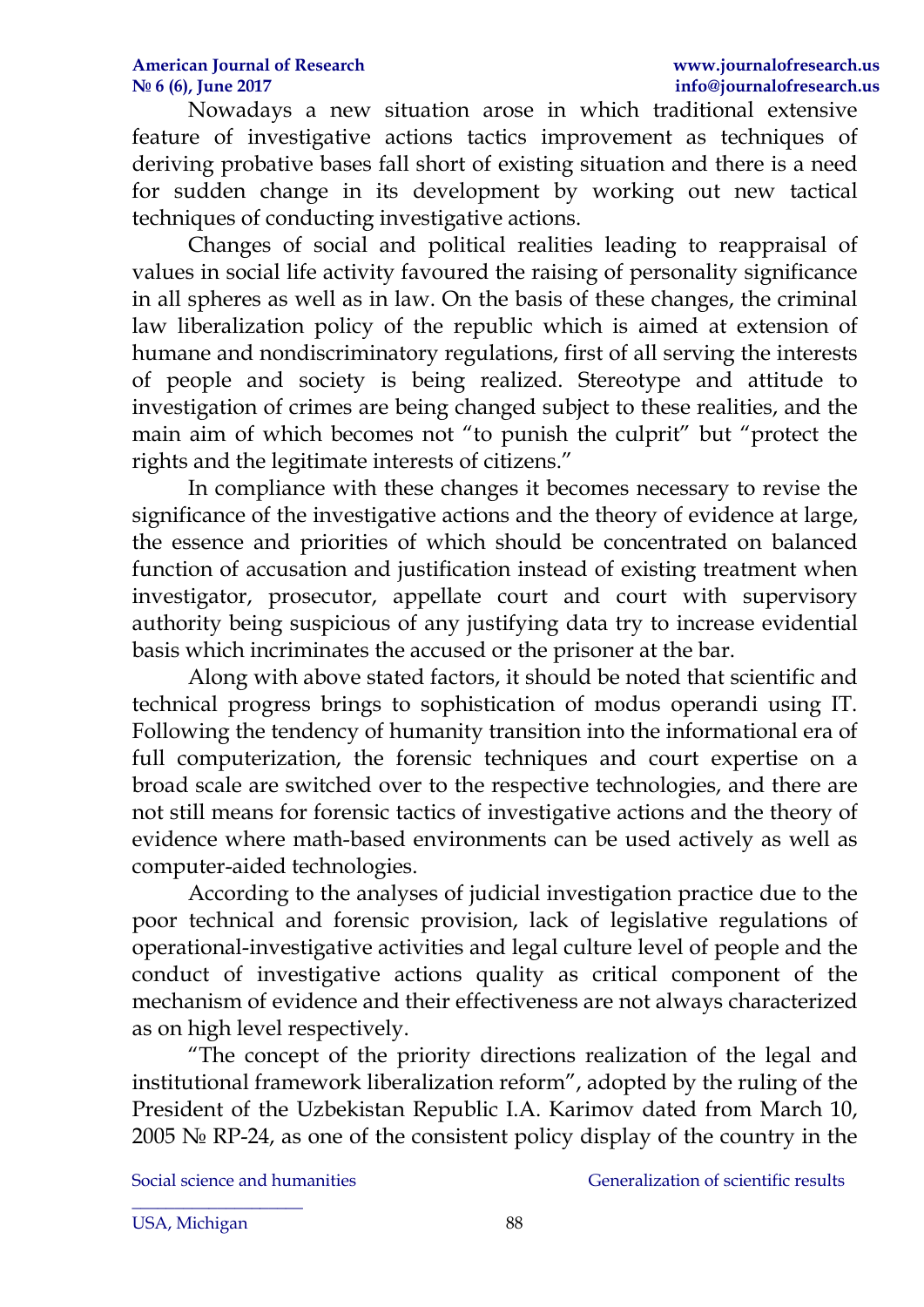## **American Journal of Research [www.journalofresearch.us](http://www.journalofresearch.us/)**

sphere of the country's legal and institutional framework improvement, issued the challenge to enhance the personnel of the judicial and lawenforcement agencies' responsibility while undertaking their activities.

This task appealed to provide enhancement of the constitutional guarantees of rights and freedoms of citizens in conducting investigative actions. In this respect, the seizure and the search being the one which are investigative actions while conducted, civic rights on protection against infringement on private life and immunity of residence secured in the Article 27 of the Uzbekistan Republic Constitution and in the Article 18 of the Uzbekistan Republic code of criminal procedure have to be restricted. The real evidence of the criminal investigation can be found by means of qualitative indicated investigative actions. However, it should be remembered that departure from the norms of the criminal procedure legislation result in process of proof complications, because information or facts won't be accepted as evidence and along with it, constitutional rights and interests of the citizens will be infringed. In this connection it is appropriate to remember the words of the Uzbekistan Republic President I.A. Karimov, who said "the state, all branches of the government justify only if their activity follow protection and safeguarding human rights. This thesis must be recognized as fundamental, and everybody must follow it."<sup>2</sup>

It is expedient to revise international criminal procedure legislation for comprehensive research of execution of the seizure and conducting the search during the pretrial inquest. The analysis of juridical legislation of foreign countries' shows the existence of the definitions to the investigative actions including search and seizure. Particularly in the Article 139 of the Austrian criminal procedure legislation, the definition of the search means "investigative actions where flat or other premises are searched and where hiding and wanted person or documents and the articles relating to the criminal case might be supposedly found." In the next section of the Article - body search is defined as investigative action which includes search the articles and documents relating to the case in the body and clothes of the suspected person.<sup>3</sup>

The Switzerland legislation also contains definitions to "personal search" and "body search." According to the Article 250 of the Criminal Procedure Code (CPC) of Switzerland, the term "body search" is defined as

**.** 

<sup>2</sup> I.A. Karimov "Basic principles of socio-political and economic development of Uzbekistan"// "Motherland is sacred for every citizen" V. 3. –Т.:Uzbekistan, 1996. – P.15.

Social science and humanities Generalization of scientific results <sup>3</sup> Code of criminal procedure of Austria www.strafverteidiger-friis.at/Strafprozessordnung-StPO/Strafprozessordnung-StPO.pdf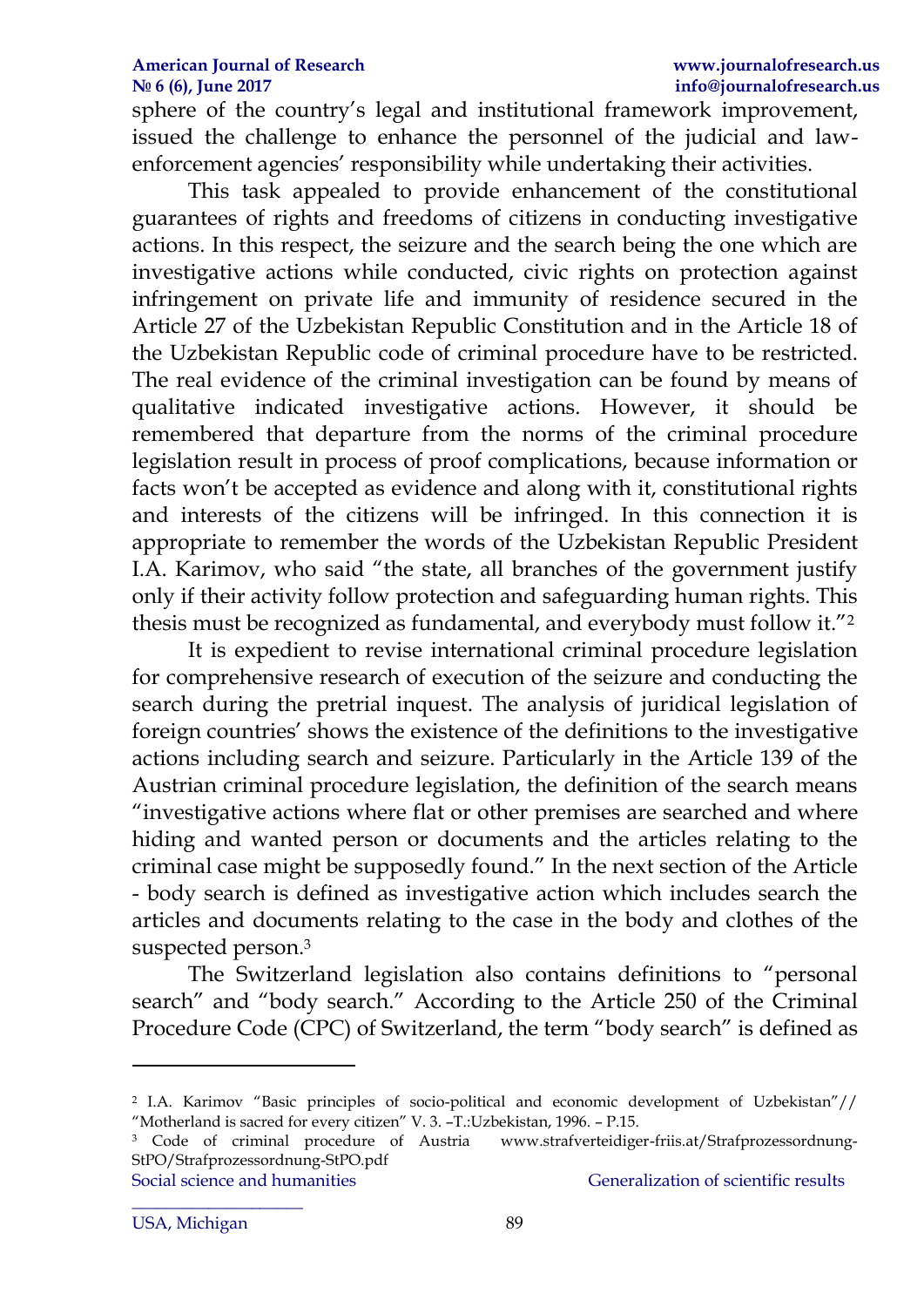physical and psychological search of the body. Meanwhile it is noted in the Article 249 of the Criminal Procedure Code of Switzerland that personal search contains the search in the clothes, luggage, and vehicles as well as on the body without any devices – for the articles and documents relating to the case  $4$ 

It is noteworthy that in many countries – the vehicle search does not relate to the premises search but to the personal search as it is fixed in the Article 56 of the CPC of France.<sup>5</sup>

It should be noted that functions and tasks of the search coincide in almost all countries. It is indicated in the Article 247 of the CPC of Italy that the search is conducted for retrieval and seizure of the articles which have probative value to the investigation case, and the search is conducted for seeking and arrest of the wanted individuals that is fixed in the Article 103 section 1 paragraph "b".<sup>6</sup> In item 245 CCP of Switzerland it is fixed, that the search is carried out for search of subjects or the documents important for criminal case, and in item 208 is specified, that the search also is spent for capture of the searched person which presence it is necessary to provide on criminal case.<sup>7</sup> On the analogy of the previous countries, it is fixed in the Article 94 and the Article 102 of the CPC of Germany that the search is necessary to detect and seize any articles and documents which are significant to the investigative case and also to seek hiding individuals from investigation.<sup>8</sup> According to the Article 182 of the CPC of the Russian Federation, the search purposes consist in the search and seize of the articles and documents as well as in finding the wanted individuals.<sup>9</sup>

Along with general features between legislation of different countries there is essential difference in the procedure of conducting a search.

First, there is a difference in the category of individuals who are authorized to conduct a search. According to the Article 190 of the CPC of Switzerland and the search is conducted by the court, public prosecutor and police.<sup>10</sup> According to the Article 56 of the CPC of France, the police officer is authorized to conduct a search, and the court judge personally

<sup>10</sup> Code of criminal procedure of Switzerland http://www.admin.ch/ch/f/ff/2006/1373.pdf

Social science and humanities Social scientific results

1

<sup>4</sup> Code of criminal procedure of Switzerland http://www.admin.ch/ch/f/ff/2006/1373.pdf

<sup>5</sup> Code de Procededure penale. Trentieme Edition. Jurisprudence Generale dalloz 11. Rue soufflot – 75240 Paris cedex 05. – 1988-1989. – Art.56. – P. 94.

<sup>&</sup>lt;sup>6</sup> Code of criminal procedure of Italy [www.studioaterno.it/documenti/Codice%20Procedura%20Penale.pdf](http://www.studioaterno.it/documenti/Codice%20Procedura%20Penale.pdf)

<sup>7</sup> Code of criminal procedure of Switzerland http://www.admin.ch/ch/f/ff/2006/1373.pdf

<sup>8</sup> Code of criminal procedure of Germany [www.gesetze-im-internet.de/bundesrecht/stpo/gesamt.pdf](http://www.gesetze-im-internet.de/bundesrecht/stpo/gesamt.pdf) <sup>9</sup> Theoretical and practical commentary to the Code of criminal procedure of Russian Federation / Under general version by V.M. Lebedev, V.P. Bojyeva – 2<sup>nd</sup> edition. – M.: Spark, 2004. – P. 372-373.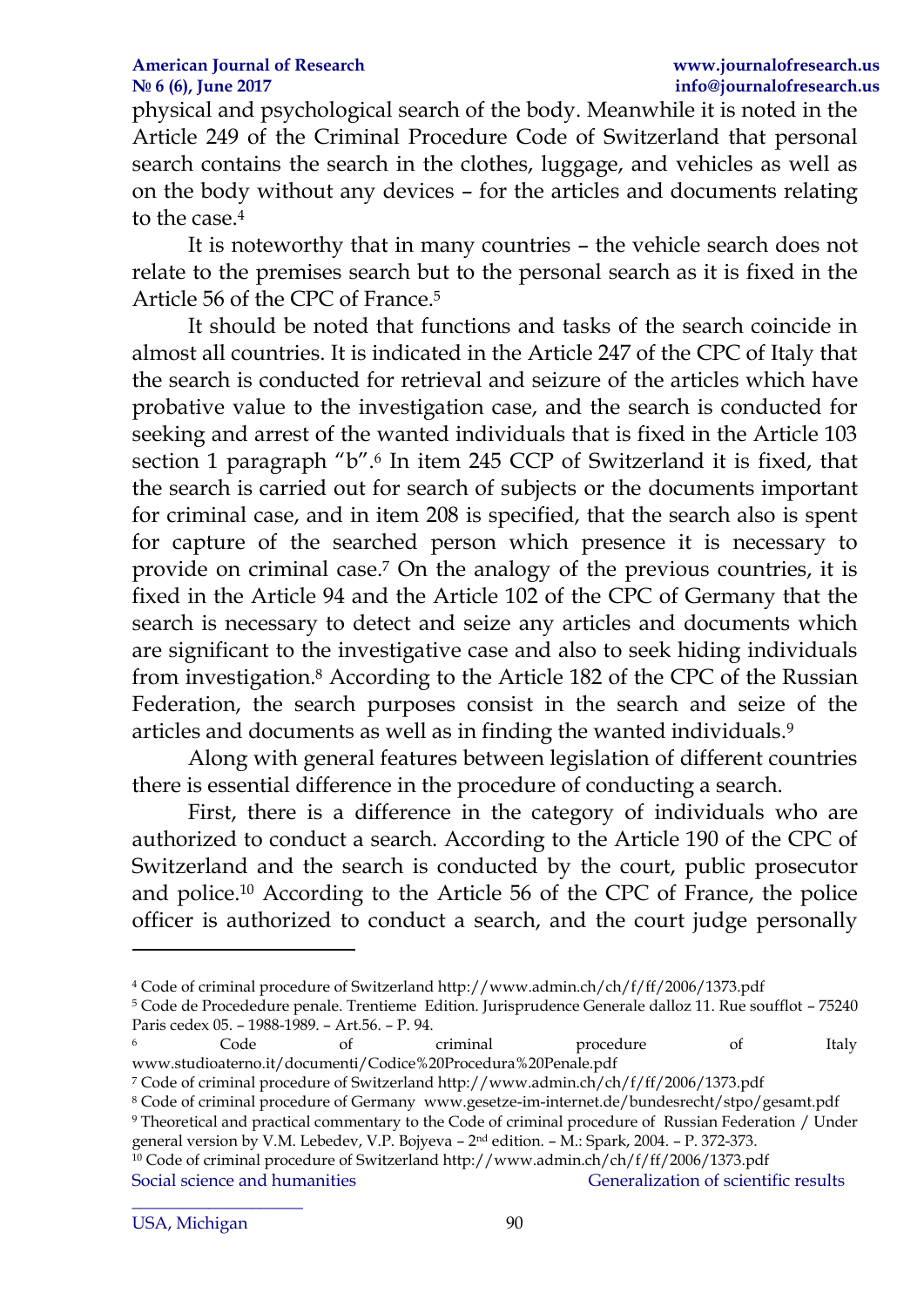conducts a search by separate categories of criminal cases which are different from Switzerland practice.<sup>11</sup> In accordance with the Article 109 of the CPC of Germany, the judicial police conduct a search and all procedures, but in case of arrest post and telegraph corresponds in relevance with the Article 100 of the CPC, this action is conducted only by a judge. Though for urgent reasons, police is assigned to lead apt investigative actions which without familiarization with the mail, seal and bring it to the judge, who personally examine it and defines if the mail should be joined or returned.<sup>12</sup>

Secondly, there are differences relating to the authority of law enforcement bodies, which are authorized to give sanction to conduct a search. Particularly it is fixed in the Article 247 of the CPC of Italy; the Article 183 section 3 of the CPC of the Russian Federation, the Article 240 of the CPC of Switzerland that the searches are conducted by the sanctions or warrants of the court. However in the Article 18 section 2 of the CPC of France there is a reservation that the court informs the public prosecutor about the forthcoming investigative action before releasing a sanction for conducting a search.<sup>13</sup> In the Article 256 of the CPC of Italy the court coordinates the settlement with the chief of Ministers Council of Italy while sanctioning the search relating to the state secrets, the last must provide an answer in 60 days, and in the absence of the answer, the court settles the question itself.<sup>14</sup> In our opinion, the most liberal requirements are fixed in the Article 98 of the CPC of Germany, where conducting a search with the court order, and in case of urgency by authority of the public prosecutor.<sup>15</sup>

Protection guarantees of civil rights in foreign legislation can be foreseen in the following examples. It is indicated in the Article 244 of the CPC of Switzerland that the search may not be conducted during night time from 8 p.m. till 6 a.m., as well as on Sundays and weekends (holidays). This norm is directed to decrease inconveniences for people, though if necessary the search may be conducted at indicated time.<sup>16</sup>

75240 Paris cedex 05. – 1988-1989. – Art.56. – Р. 22.

 $\overline{a}$ 

<sup>11</sup> Code de Procededure penale. Trentieme Edition. Jurisprudence Generale dalloz 11. Rue soufflot – 75240 Paris cedex 05. – 1988-1989. – Art.56. – P. 92-93.

<sup>12</sup> Code of criminal procedure of Germany [www.gesetze-im-internet.de/bundesrecht/stpo/gesamt.pdf](http://www.gesetze-im-internet.de/bundesrecht/stpo/gesamt.pdf) <sup>13</sup> Code de Procededure penale. Trentieme Edition. Jurisprudence Generale dalloz 11. Rue soufflot –

Code of criminal procedure of Italy [www.studioaterno.it/documenti/Codice%20Procedura%20Penale.pdf](http://www.studioaterno.it/documenti/Codice%20Procedura%20Penale.pdf)

Social science and humanities Generalization of scientific results <sup>15</sup> Code of criminal procedure of Germany [www.gesetze-im-internet.de/bundesrecht/stpo/gesamt.pdf](http://www.gesetze-im-internet.de/bundesrecht/stpo/gesamt.pdf) <sup>16</sup> Code of criminal procedure of Switzerland http://www.admin.ch/ch/f/ff/2006/1373.pdf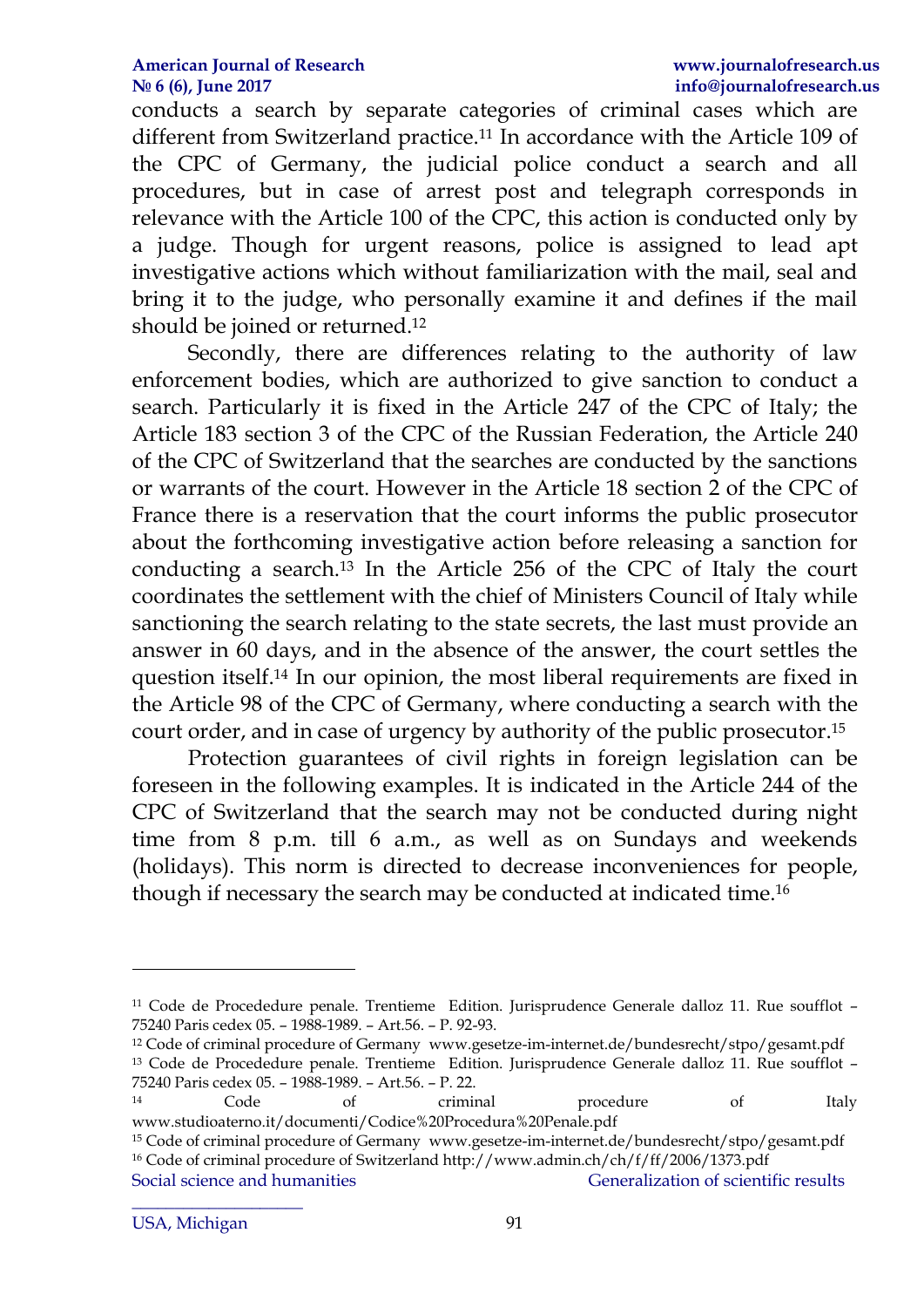Moreover, it is stated in the Article 56-1 of the CPC of France, that the search at the defender of the accused can be conducted by the court sanction and with mandatory presence of the head of the Bar, whose presence directed to protect the rights of the defender himself.<sup>17</sup> Similar norm contains in the Article 103 of the CPC of Italy, where it is stated that the search in the office or in the house of the defender is conducted only by the judge or by the entrusted public prosecutor in cases when the defenders themselves are suspected in committing a crime or hiding the articles, documents or the wanted. The peculiarity of the "search at the defender" is that if found documents are the evidential for the protection of the defender's client and they are not part and target of the crime, they are not to be seized from the defender.<sup>18</sup>

This foreign experience has not been applied yet in the CIS and it demonstrates necessity for criminal procedure legislation to be revised in parts relating to the search. Taking into account above stated circumstances and for ensuring protection of the defenders' (counselors') rights themselves while conducting a search against them or their premises, it is expedient to create a new Article 161<sup>1</sup> of the CPC of the Republic of Uzbekistan, stating it in the following form:

"If there are reasons for assuming that the defender (counselor) has objects or documents which are parts or target of a crime, as well as incriminating his accompliceship or for hiding the wanted, by ad sectam of the investigator, the interrogator and the public prosecutor, the search or the seizure is conducted by the judge himself in the dwelling, the office or in other premises of the defender (counselor).

Along with other participants stipulated by the present Code, participation is binding on the head of the Bar by territorial principle when the seizure and the search at the defender (counselor) are conducted.

The articles and documents which are evidence for the client's protection in criminal case where the defender takes part in are not subject to be seized."

Our proposing of conducting a search or seizure from the defenders by the judge personally is directed to avoid abuse by the investigators, interrogators or the attorney who are also public prosecutors, and to

**.** 

<sup>&</sup>lt;sup>17</sup> Code de Procededure penale. Trentieme Edition. Jurisprudence Generale dalloz 11. Rue soufflot -75240 Paris cedex 05. – 1988-1989. – Art.56. – P. 96.

Social science and humanities Generalization of scientific results <sup>18</sup> Code of criminal procedure of Italy [www.studioaterno.it/documenti/Codice%20Procedura%20Penale.pdf](http://www.studioaterno.it/documenti/Codice%20Procedura%20Penale.pdf)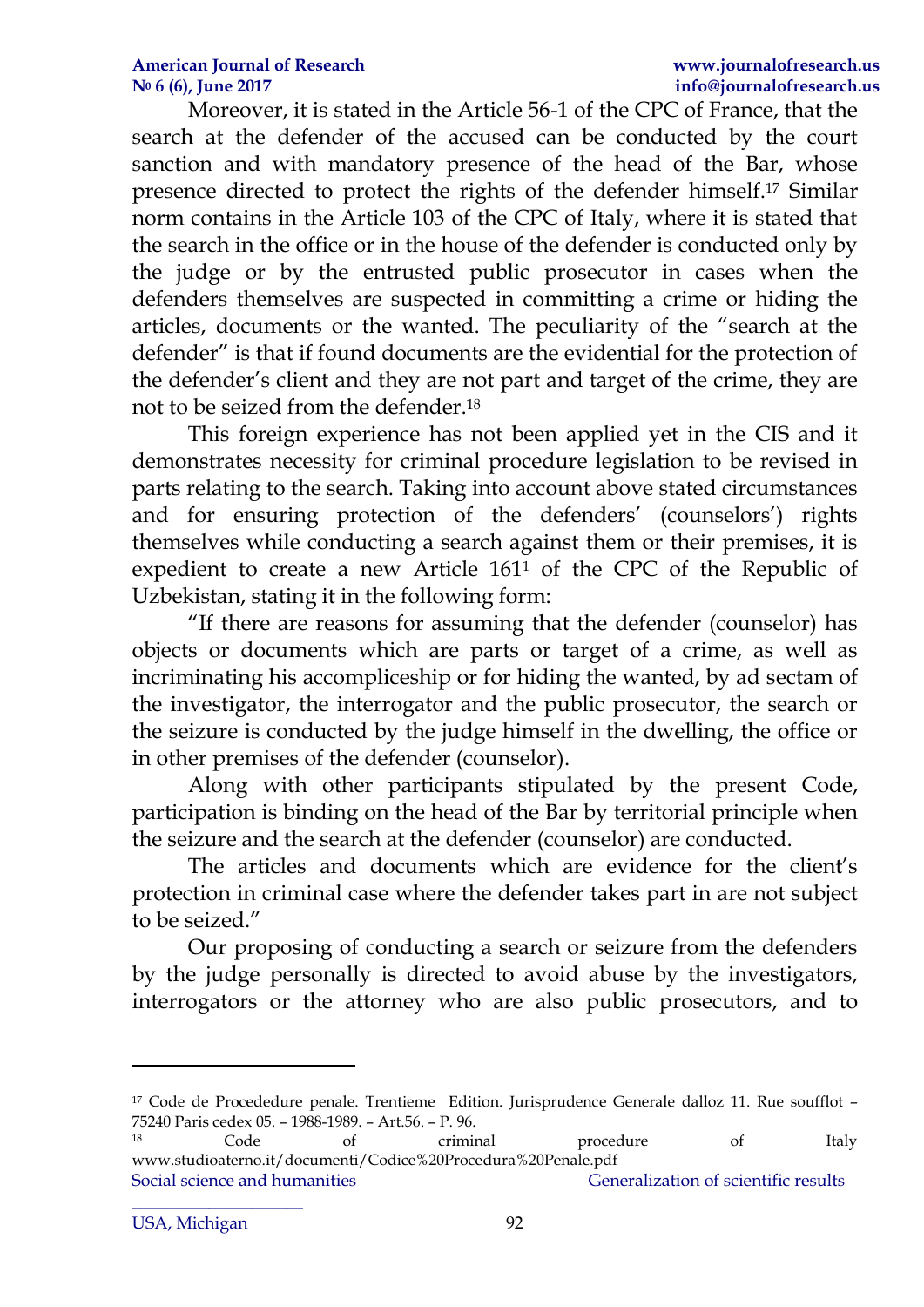prevent from possible firsthand view and seizure of exculpatory evidence of the defenders client.

In our view, section 1 of the Article 140 of the CPC of Austria is deserved attention, in compliance with it, the individual who conducts a search has not a right to interrogate at the same time the individual, who is under search and must be interrogated before the search. This practice is not in compliance with the criminalistics practiced in Uzbekistan, where questioning the individual under the search is used to find the articles sought-for.

It is also fixed in the Article 141 of the CPC of Austria that in the presence of reasons, the search is conducted in the house of the judge or the law enforcement official by the officials of the same body in general terms.<sup>19</sup> In our view, Austrian practice complicate ascertainment of the truth on the case because the colleagues can conceal evidence or do not conduct a search, or give him/her notice about upcoming search to save prestige or for *esprit de corps* while conducting a search or seizure at the colleague. In our opinion, it is expedient to engage officials of other bodies in such cases.

Seizure and search in the hardware and other computer sources are ordered in the CPC of foreign countries. In accordance with the Article 97 of the CPC of Germany, computer audio, video and other files containing direct and indirect relation to the case seized with the court order are subject to be searched as well as objects and documents. In the Article 98 (b), it is noted that only data allowing establishing the truth about the case are subject to be attached to the criminal case, and other information seized during the search is subject to be returned. Seizure of the correspondence of the computer environment sources is stated in the Article 99.<sup>20</sup>

Analogic provision is fixed in the Article 243 of the CPC of Switzerland, according to it the objects, audio, video and other electronic documents or computer data as well as software for recording information relating to the case are subject to be seized. It is also stated in the Article 246 that hiring a specialist for finding and seizure of computer data is legal.<sup>21</sup>

Using the computer data as evidence is reflected in the legislation of Kazakhstan. It is stated in the Article 236 of the CPC of Kazakhstan that

**.** 

<sup>&</sup>lt;sup>19</sup> Code of criminal procedure of Austria [www.strafverteidiger-friis.at/Strafprozessordnung-](http://www.strafverteidiger-friis.at/Strafprozessordnung-StPO/Strafprozessordnung-StPO.pdf)[StPO/Strafprozessordnung-StPO.pdf](http://www.strafverteidiger-friis.at/Strafprozessordnung-StPO/Strafprozessordnung-StPO.pdf)

Social science and humanities Generalization of scientific results <sup>20</sup> Code of criminal procedure of Germany [www.gesetze-im-internet.de/bundesrecht/stpo/gesamt.pdf](http://www.gesetze-im-internet.de/bundesrecht/stpo/gesamt.pdf) <sup>21</sup> Code of criminal procedure of Switzerland http://www.admin.ch/ch/f/ff/2006/1373.pdf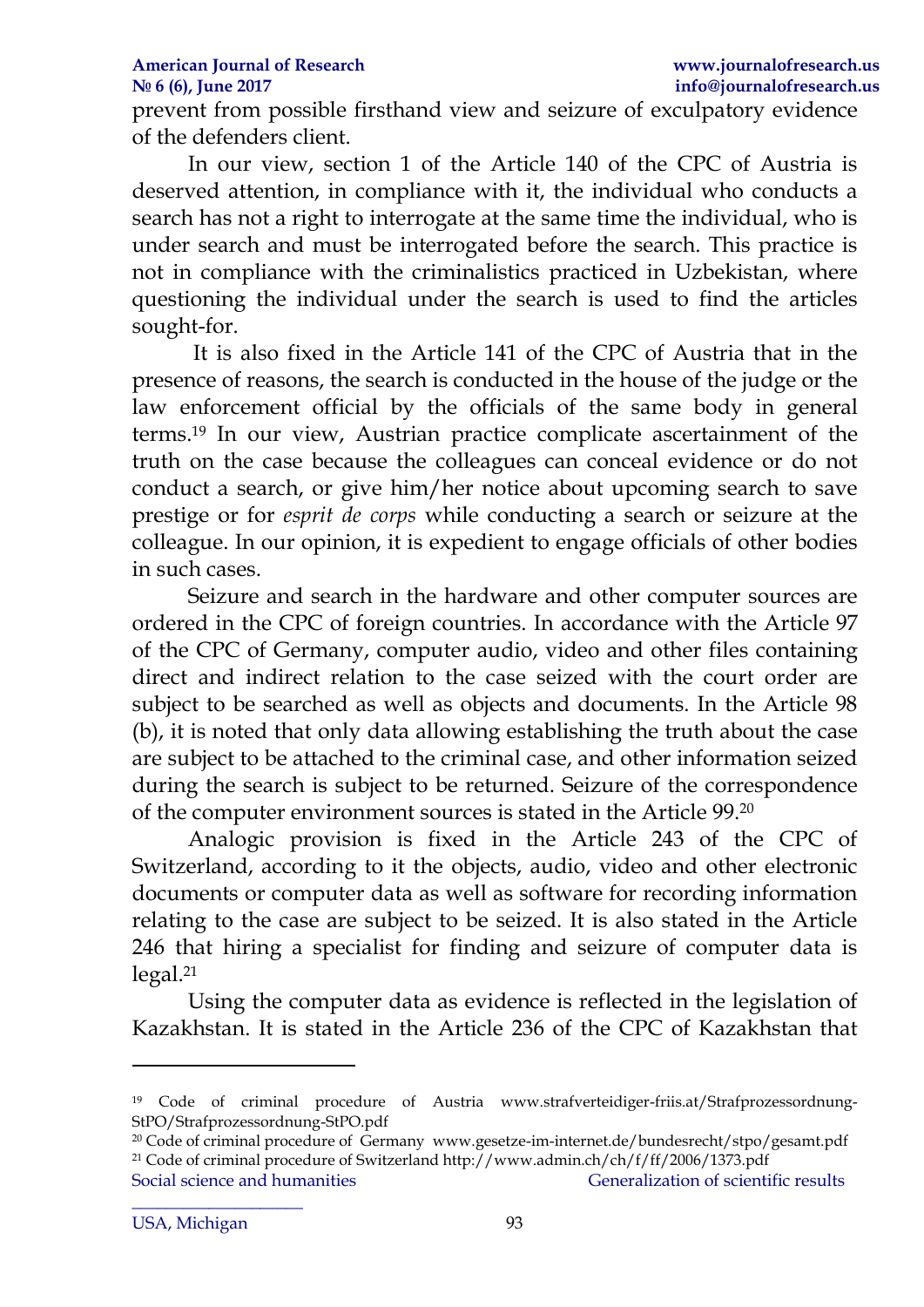operative services intercept massages transmitted through computer communication channels, and intercepted information is passed to the investigator.<sup>22</sup> It is obvious from the above given examples that technical innovation is important to be regulated in the legislation to increase efficiency of crime exposure.

It is obligatory to inform competent authorities when search is conducted without an order as stated in the CPC of foreign countries so in the legislation of Uzbekistan. Particularly in the Article 240 section 2 of the CPC of Switzerland reads as follows, when search is conducted without a court order, judicial body must be informed about undertaken investigatory action, though time is not fixed in the regulation during which it is necessary to fulfil the requirement.<sup>23</sup> In contrast to that in the Article 98 section 2 of the CPC of Germany, it is fixed 3 day time for informing the court about the conducted urgent search. In accordance with the Article 100 of the CPC of FRG analogic procedure is practiced during the seizure of correspondence.<sup>24</sup>

On the basis of the given examples of foreign experience and ongoing social-economic reforms, the Criminal Procedure Code of the Uzbekistan Republic needs specific changes which are directed in the first place to protect civil rights and legal interests. Particularly there appear to be sufficient reasons to increase powers of the court in connection with delegation of rights to the courts to give sanctions to conduct a search and other investigatory actions infringing constitutional civil rights, as now sanctions for conducting of all investigative actions stipulated by the Article 29 section 3, the Article 36 section 2, the Article 89 section 1, the Article 148, the Article 382 section 3 paragraph 8 of the CPC of the Republic of Uzbekistan are given by the public prosecutor. Increasing powers of the attorneys especially while conducting investigative actions shall allow extending process of liberalization of the criminal law legislation in the country as well.

In addition, the expected changes can substantially improve evidential functions of the law enforcement bodies of the Republic of Uzbekistan, detect and conduct investigation more effectively as well as extend cooperation with other states in this sphere.

**.** 

<sup>22</sup> Code of criminal procedure of the Republic of Kazakhstan http://base.zakon.kz/doc/lawyer/nphlawyer.exe?uid=;&uid=4B2491A7-6402-411B-9C97-

<sup>99</sup>B8B3275022&language=rus&doc\_id=1008442&language=rus&forprint

<sup>23</sup> Code of criminal procedure of Switzerland http://www.admin.ch/ch/f/ff/2006/1373.pdf

Social science and humanities Social scientific results  $\overline{\phantom{a}}$  , we are the contract of the contract of the contract of the contract of the contract of the contract of the contract of the contract of the contract of the contract of the contract of the contract of the cont <sup>24</sup> Code of criminal procedure of Germany [www.gesetze-im-internet.de/bundesrecht/stpo/gesamt.pdf](http://www.gesetze-im-internet.de/bundesrecht/stpo/gesamt.pdf)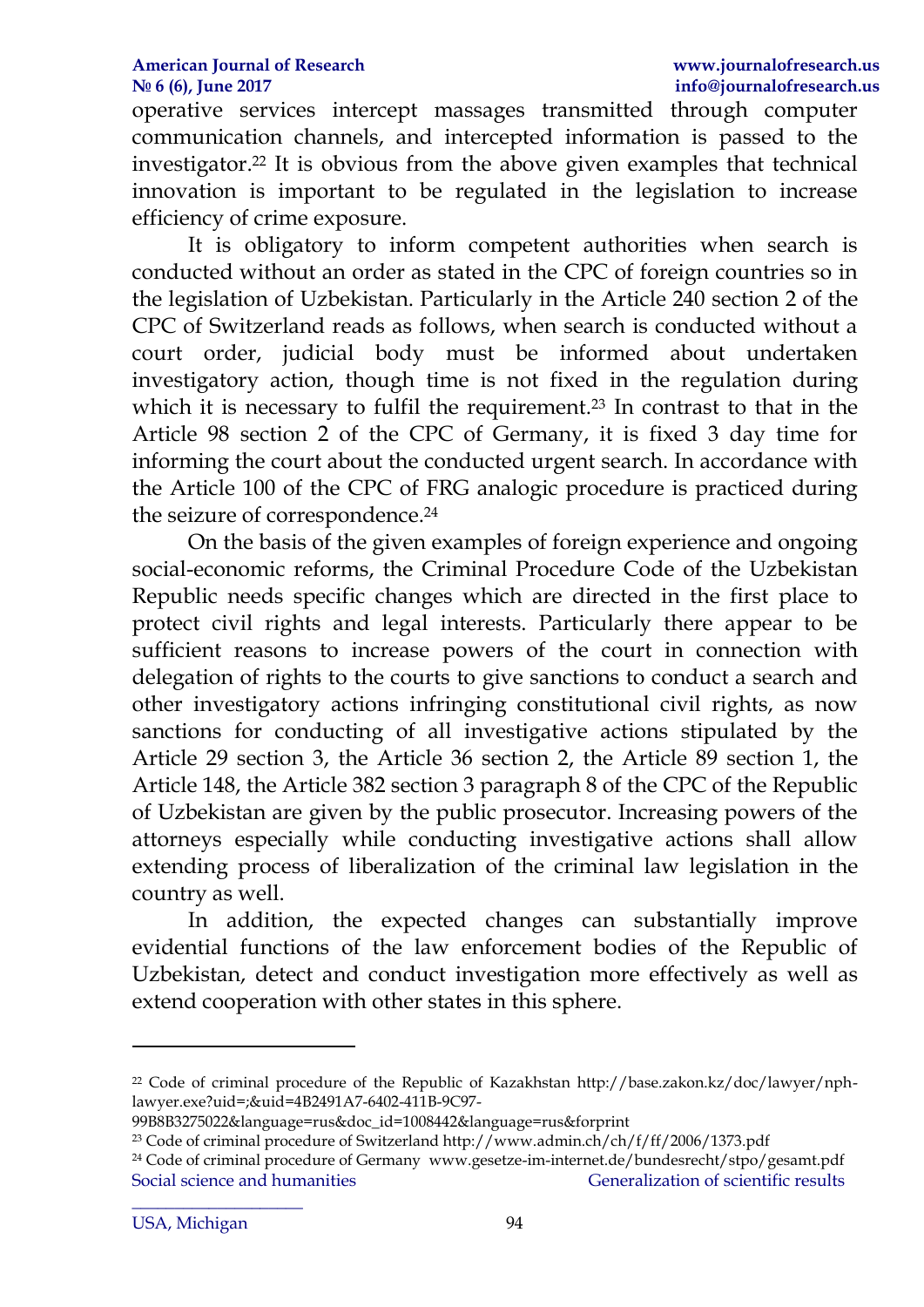1. «Conception of priority directions of reform realization in the sphere of reformation and further liberalization of judicial and law system», adopted as appendix №3 to the ruling of the President of the Republic of Uzbekistan dated from March 10, 2005 № RP-24 on "The program of goals and tasks realization of the democratization, society renewal, reformation and state modernization" // "Fuqarolik jamiyati" - T., "Maxsus son" p.13-15. The following directly relates to the judicial and law reform: The program of further development of the judicial reform in the Republic of Uzbekistan // "Imenem zakona". Bulletin of the Supreme Court of the Republic of Uzbekistan. 1996. №3-4. – p.92-93; Ordinance of the Oliy Majlis of the Republic of Uzbekistan "of national program on improvement of social legal culture" dated from August 29, 1997 // Bulletin of the Oliy Majlis of the Republic of Uzbekistan, 1997., №9. – p.227; the decree of the President of the Republic of Uzbekistan dated October 14, 2000. "on the improvement of judicial system of the Republic of Uzbekistan" // "Imenem zakona", 2000, No4 – p.1; "Conception of further development of the judicial and legal reform" dated from November 8, 2002., passed at the session of the Commissions of the Oliy Majlis on the issues of further development of the democratic transformations and formation of the civil society bases in Uzbekistan; Decree of the President of the Republic of Uzbekistan "on abolition of capital punishment in the Republic of Uzbekistan" dated from August 1, 2005. №DP-3641 // Collection of Laws of the Republic of Uzbekistan. – 2005. №30-31. – p.223; Decree of the President of the Republic of Uzbekistan "on delegation of rights of giving sanction for taking into custody to the courts" dated from August 8, 2005. N*□DP-3644 //* Collection of Laws of the Republic of Uzbekistan. – 2005. №32-33. – p.242; Instruction of the President of the Republic of Uzbekistan «on follow-up actions of legislative and normative legal acts development subject to approval in connection with the abolition of capital punishment in the Republic of Uzbekistan» dated June 29, 2006. №I-2529 // "Vedomosty Palat Oliy Majlisa" of the Republic of Uzbekistan. 2006. №6(1362). – P.355; Ordinance of the session of the Supreme Court of the Republic of Uzbekistan №12 dated September 24, 2004. «Some issues of applying norms of criminal-procedural law on admissibility of evidence» // Bulletin of the session of the Supreme Court of the Republic of Uzbekistan, 2004, №3. – P.22-24. at alias.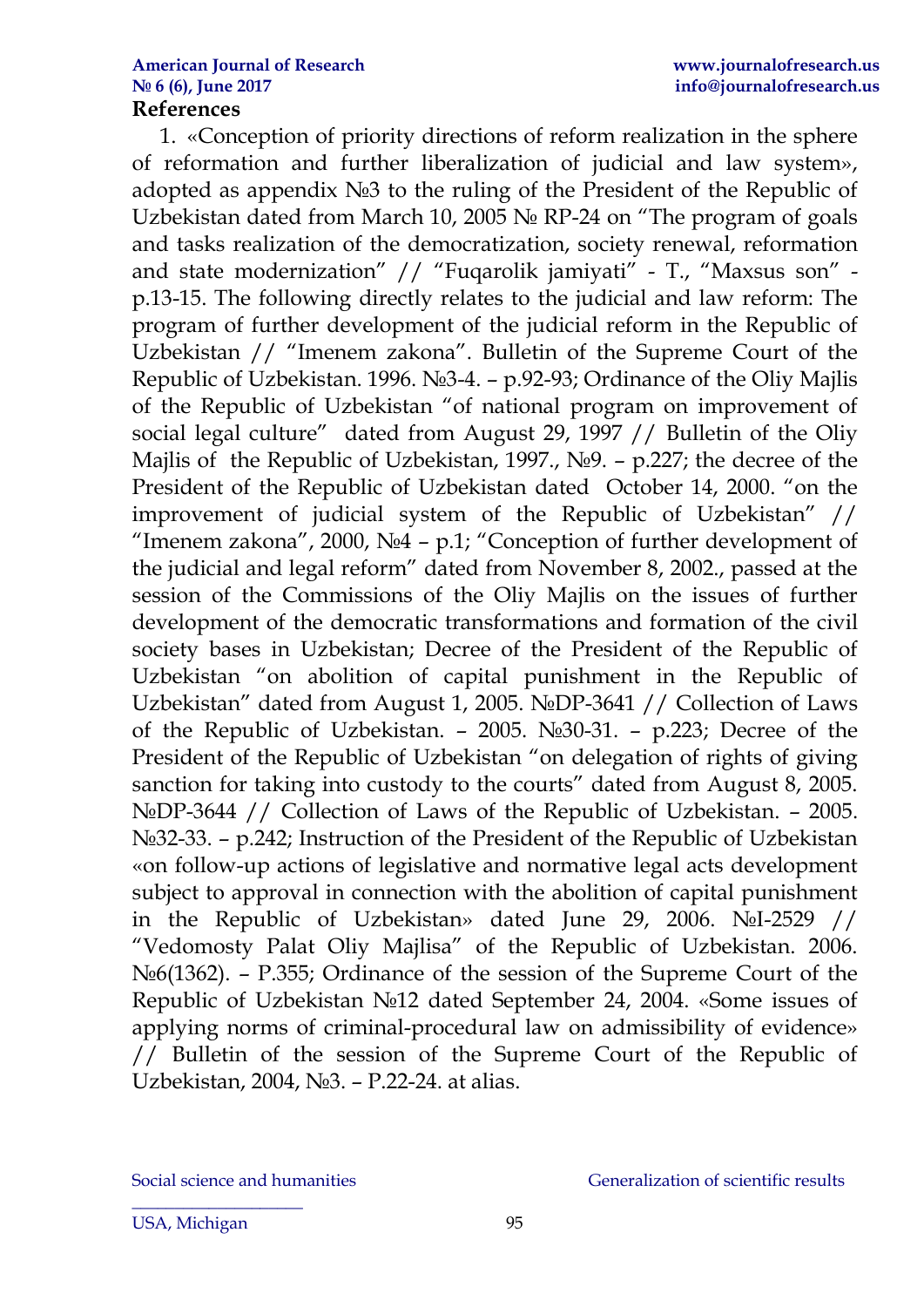2. I.A. Karimov "Basic principles of socio-political and economic development of Uzbekistan"// "Motherland is sacred for every citizen" V. 3. –Т.:Uzbekistan, 1996. – P.15.

3. Code of criminal procedure of Austria www.strafverteidigerfriis.at/Strafprozessordnung-StPO/Strafprozessordnung-StPO.pdf

4. Code of criminal procedure of Switzerland http://www.admin.ch/ch/f/ff/2006/1373.pdf

5. Code de Procededure penale. Trentieme Edition. Jurisprudence Generale dalloz 11. Rue soufflot – 75240 Paris cedex 05. – 1988-1989. – Art. 56 – P. 94.

6. Code of criminal procedure of Italy [www.studioaterno.it/documenti/Codice%20Procedura%20Penale.pdf](http://www.studioaterno.it/documenti/Codice%20Procedura%20Penale.pdf)

7. Code of criminal procedure of Switzerland http://www.admin.ch/ch/f/ff/2006/1373.pdf

8. Code of criminal procedure of Germany [www.gesetze-im](http://www.gesetze-im-internet.de/bundesrecht/stpo/gesamt.pdf)[internet.de/bundesrecht/stpo/gesamt.pdf](http://www.gesetze-im-internet.de/bundesrecht/stpo/gesamt.pdf)

9. Theoretical and practical commentary to the Code of criminal procedure of Russian Federation / Under general version by V.M. Lebedev, V.P. Bojyeva – 2nd edition. – М.: Spark, 2004. – P. 372-373.

10. Code of criminal procedure of Switzerland http://www.admin.ch/ch/f/ff/2006/1373.pdf

11. Code de Procededure penale. Trentieme Edition. Jurisprudence Generale dalloz 11. Rue soufflot – 75240 Paris cedex 05. – 1988-1989. – Art.56. – P. 92-93.

12. Code of criminal procedure of Germany [www.gesetze-im](http://www.gesetze-im-internet.de/bundesrecht/stpo/gesamt.pdf)[internet.de/bundesrecht/stpo/gesamt.pdf](http://www.gesetze-im-internet.de/bundesrecht/stpo/gesamt.pdf)

13. Code de Procededure penale. Trentieme Edition. Jurisprudence Generale dalloz 11. Rue soufflot – 75240 Paris cedex 05. – 1988-1989. – Art.56. – Р. 22.

14. Code of criminal procedure of Italy [www.studioaterno.it/documenti/Codice%20Procedura%20Penale.pdf](http://www.studioaterno.it/documenti/Codice%20Procedura%20Penale.pdf)

15. Code of criminal procedure of Germany [www.gesetze-im](http://www.gesetze-im-internet.de/bundesrecht/stpo/gesamt.pdf)[internet.de/bundesrecht/stpo/gesamt.pdf](http://www.gesetze-im-internet.de/bundesrecht/stpo/gesamt.pdf)

16. Code of criminal procedure of Switzerland http://www.admin.ch/ch/f/ff/2006/1373.pdf

17. Code de Procededure penale. Trentieme Edition. Jurisprudence Generale dalloz 11. Rue soufflot – 75240 Paris cedex 05. – 1988-1989. – Art.56. – P. 96.

 $\overline{\phantom{a}}$  , we are the contract of the contract of the contract of the contract of the contract of the contract of the contract of the contract of the contract of the contract of the contract of the contract of the cont

Social science and humanities Generalization of scientific results